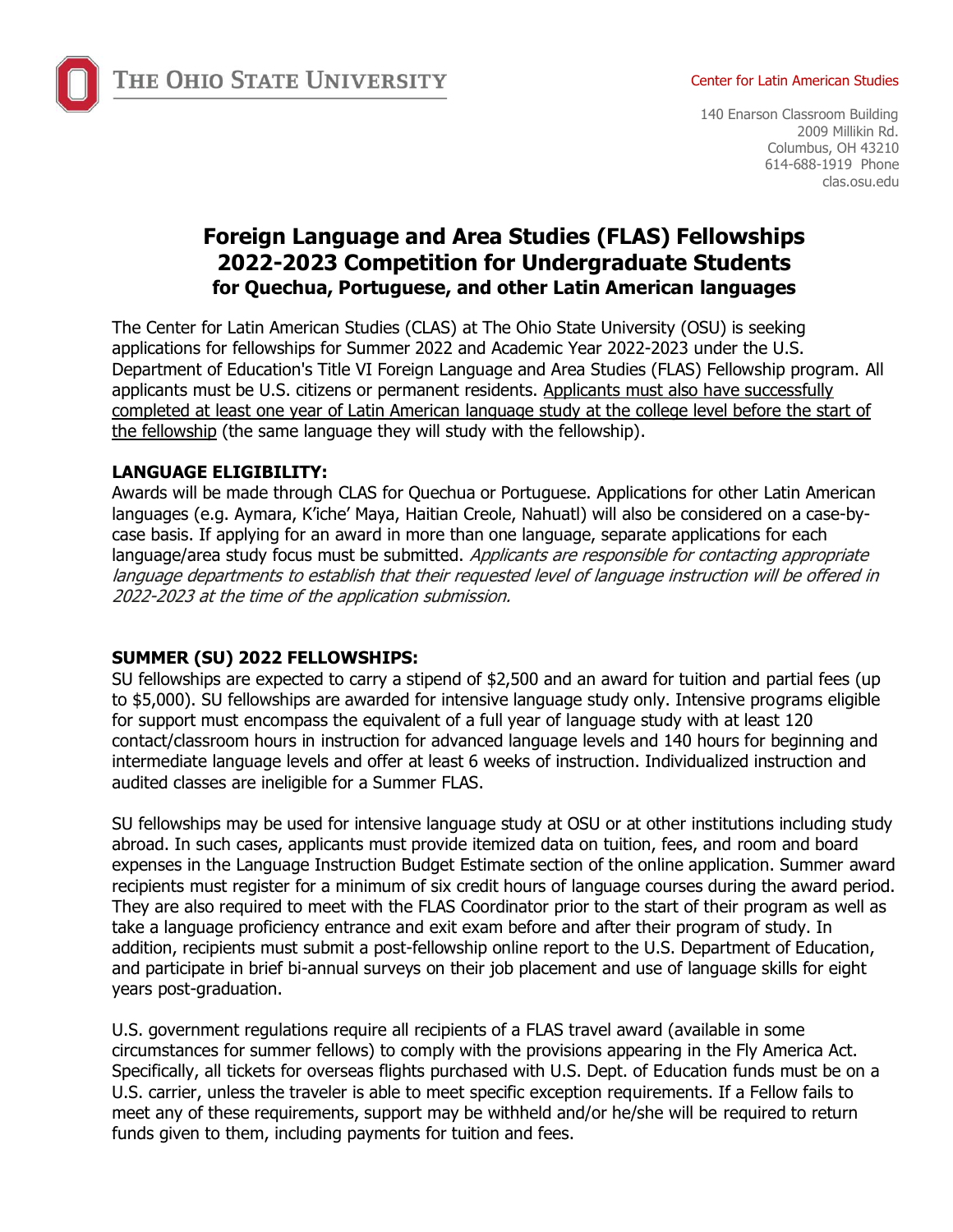

#### **PRIORITIES**:

In awarding Summer 2022 fellowships, consideration will be given to applicants with academic merit and professional potential. Highest priority will be given to candidates proposing to study at the advanced level (Level 3 or higher) who also demonstrate financial need as defined in Part F of Title VI of the Higher Education Act of 1965. Second-highest priority will be given to students planning to study at the advanced levels (Level 3 or higher) before entering government service.

**AWARD NOTIFICATIONS:** Fellowship competition results will be announced in March 2022.

### **ACADEMIC YEAR (AY) FELLOWSHIPS:**

AY fellowships are expected to carry a stipend of \$5,000 and contribute up to \$10,000 towards tuition and fees. Subject to approval, AY FLAS fellowships may also be used for foreign language and area studies at other U.S. or foreign institutions. Because FLAS Fellowships are language and area studybased, all AY award recipients must be enrolled in at least one **three-credit, graded, classroomtaught** language course and at least one **three-credit, graded, classroom-taught** area studies course each semester during the tenure of the fellowship. AY award recipients must also be full-time fellows (12 credit hours per semester).

In order to gauge each student's language progress during the period of their fellowship, recipients are also required to take language proficiency entrance and exit examinations at the beginning and end of the academic year. FLAS Fellows are also required to meet with the FLAS Coordinator prior to the start of each semester to discuss their course load and program of study. In addition, all recipients are required to submit a post-fellowship online report to the U.S. Department of Education, and participate in brief bi-annual surveys on their job placement and use of language skills for eight years postgraduation. If a Fellow fails to meet any of these requirements, money may be withheld and/or he/she will be required to return the money given to them including payments for tuition.

#### **PRIORITIES:**

In awarding Academic Year 2022-2023 fellowships, consideration will be given to applicants with academic merit and professional potential. Highest priority will be given to candidates proposing to study at the advanced level (Level 3 or higher) who also demonstrate financial need as defined in Part F of Title VI of the Higher Education Act of 1965. Second-highest priority will be given to students planning to study at the advanced levels (Level 3 or higher) before entering government service.

#### **AWARD NOTIFICATIONS:**

A limited number of awards will be made with carryover funding from CLAS' 2018-2022 FLAS grant. These awards will be announced in March 2022. Further awards may be issued at a later date once the results of the next Title VI NRC/FLAS competition are announced by the U.S. Department of Education. The U.S. Department of Education's timeline is unknown at this time.

### **APPLICATION PROCEDURES**

The APPLICATION DEADLINE is **Tuesday, February 1, 2022 at 4:30 PM** for Academic Year 2022- 2023 fellowship applications. No consideration will be given to applications that are incompletely or improperly filled out.

A complete application includes the following:

1. The completed **Online Application Form**, found at <https://clas.osu.edu/FLAScompetition>